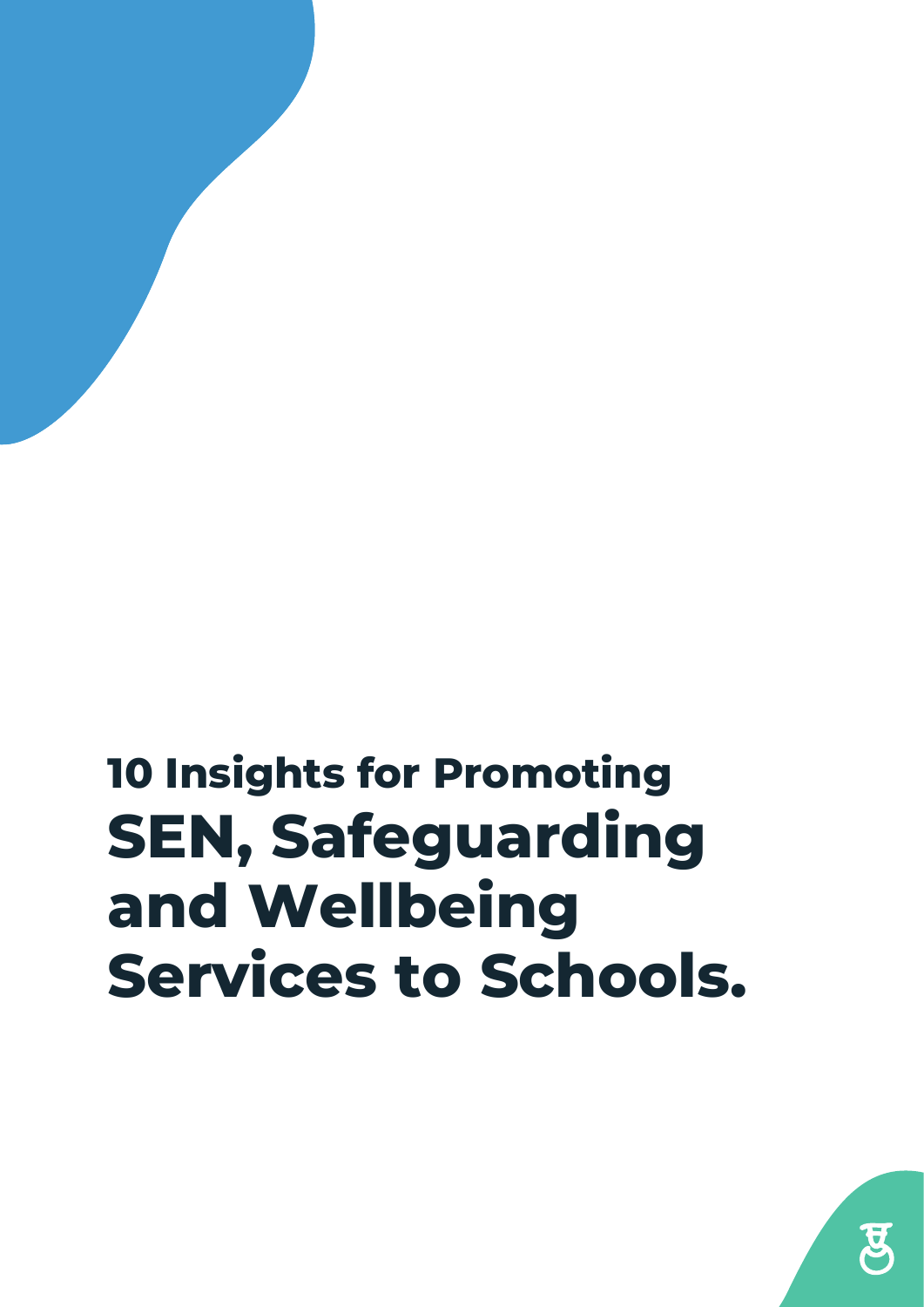#### **About the Author About the Author**

Jackie joined Sprint Education in 2010 after a career in Business Development, where she spearheaded business launches in France, Spain, and South Korea. With extensive experience in directing and advising our clients on their selling to schools strategies, Jackie has built a reputation as the UK's leading-light on sales strategies for Sprint Education.

Just five minutes of her time dedicated to your strategy could be the difference between 10 and 100 sales!

#### **Jackie O'Shea Jackie O'Shea**

Head of Sales

#### Sprint Education 8

- T: 01684 297374
- E: jackie@sprint-education.co.uk
- W: www.sprint-education.co.uk

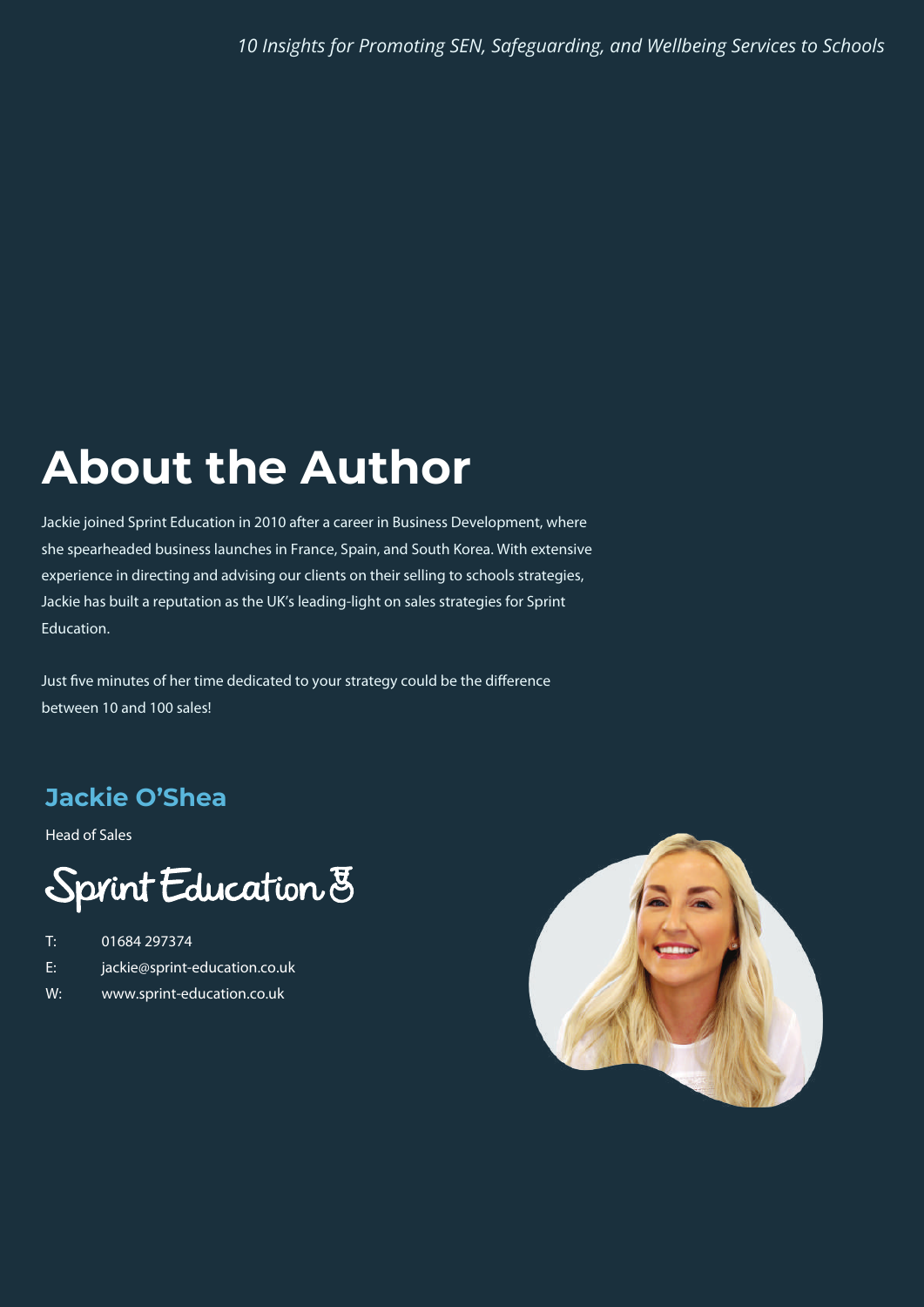# **Happy, healthy marketing**

SEN, safeguarding, and wellbeing products and services are some of the most popular of everything promoted to the UK education sector, so being straight-up honest with you, you've got a battle on your hands to make sure your company stands out head and shoulders above the rest of the crowd.

Having designed and completed hundreds of SEN, safeguarding, and wellbeing campaigns to the education sector, we know what will work for you.

That is what this report is all about, helping you to delve into the belly of the beast of marketing to schools, so you can make a huge difference to the number of schools and teachers benefitting from your top-notch products and services.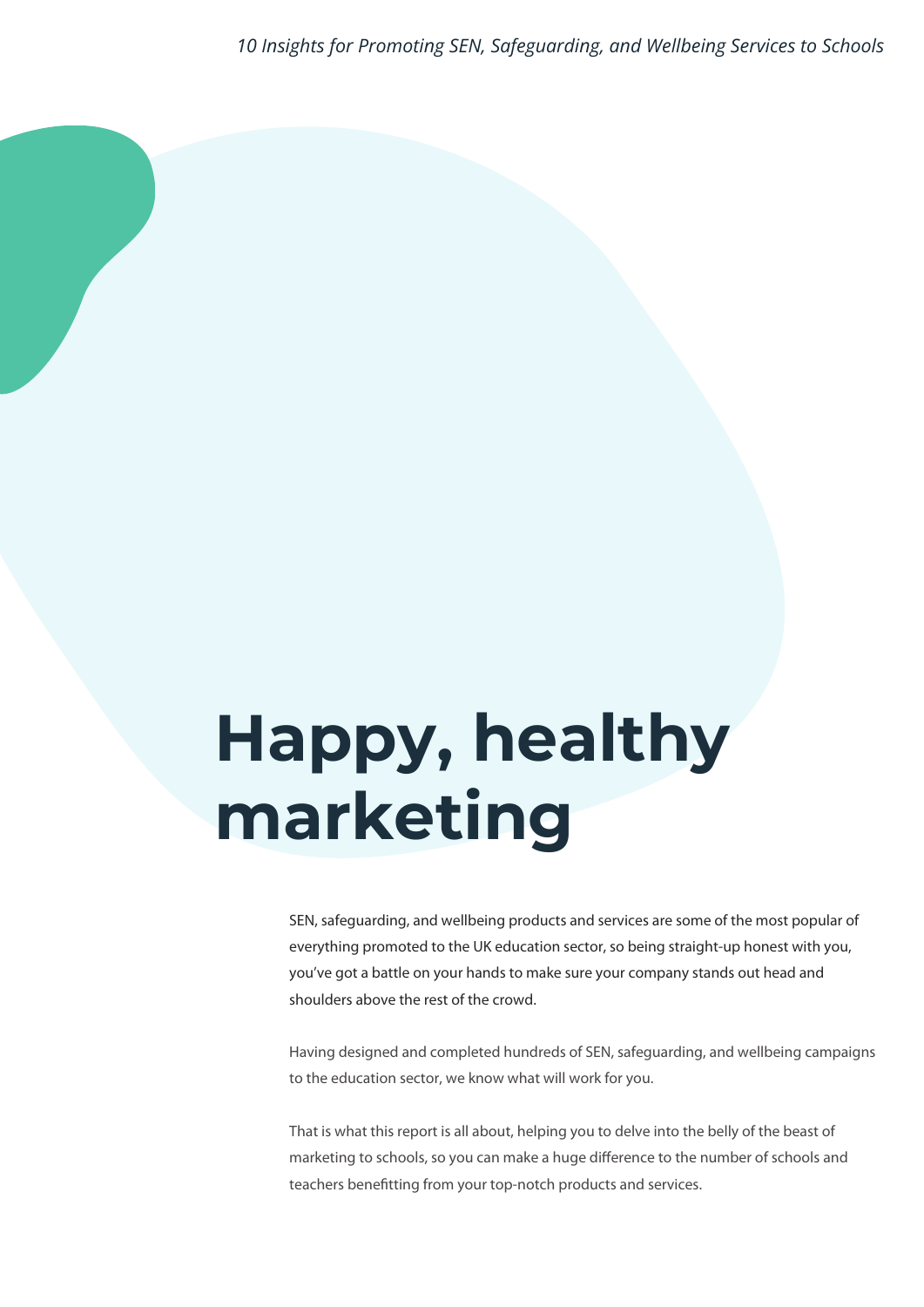### **Insight #1 Who should you contact?**

You lucky devils! When it comes to a target audience, you guys are pretty spoilt for choice. Not only will you want to target the more obvious decision makers like the Head Teachers, SENCOs, and Designated Safeguarding Lead, but you've also got a whole host of other teacher types that will have an interest in your services depending on your specific offering.

There are over 450,000 teachers within UK educational establishments, of which we have over 400,000 named teachers across 31,000 establishments within our Education Database. Many of these will be involved with SEND provision and wellbeing one way or another, and we can contact them for you.

.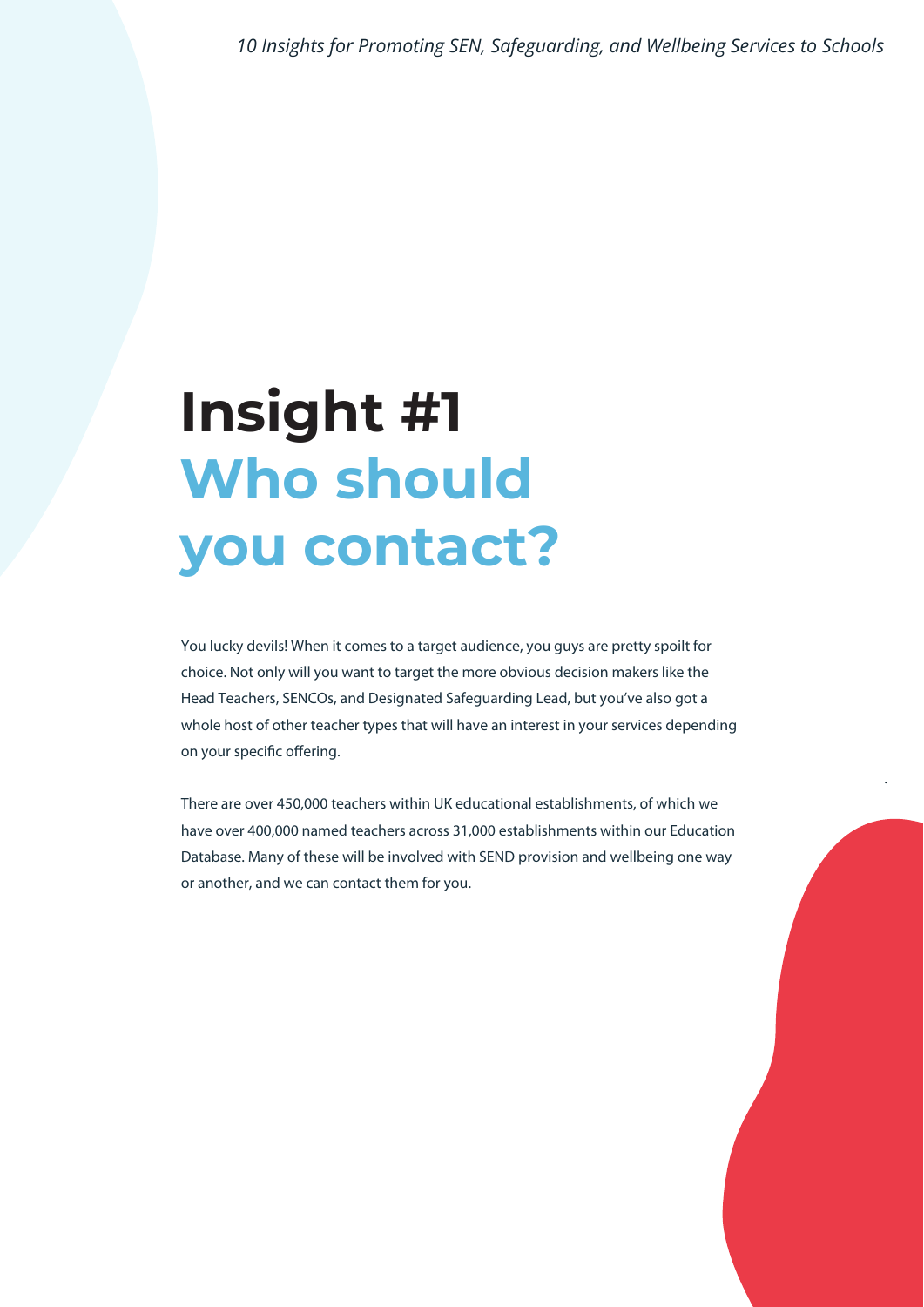## **Insight #2 Pupil premium funding**

Introduced in 2011, the pupil premium is designed to help schools close the attainment gap between pupils from different socio-economic backgrounds. This funding is received by the large majority of schools, including state schools, academies, free schools, and special schools.

The current per-pupil lump sum depends on the type of school, as follows:

Early Years: £302 per eligible pupil Primary Schools: £1,345 per eligible pupil Secondary Schools: £955

Looked-after children and previously looked-after children are eligible for the higher amount of £2,345, regardless of the type of school.

The funding can be used for any product or service that measurably and positively impacts disadvantaged pupils, but schools must publish details of how the funding is spent, and this is being increasingly monitored.

Make sure your marketing gives teachers all the information they need to justify and document their spends, and they'll be grateful of the time and hassle you'll save them down the line!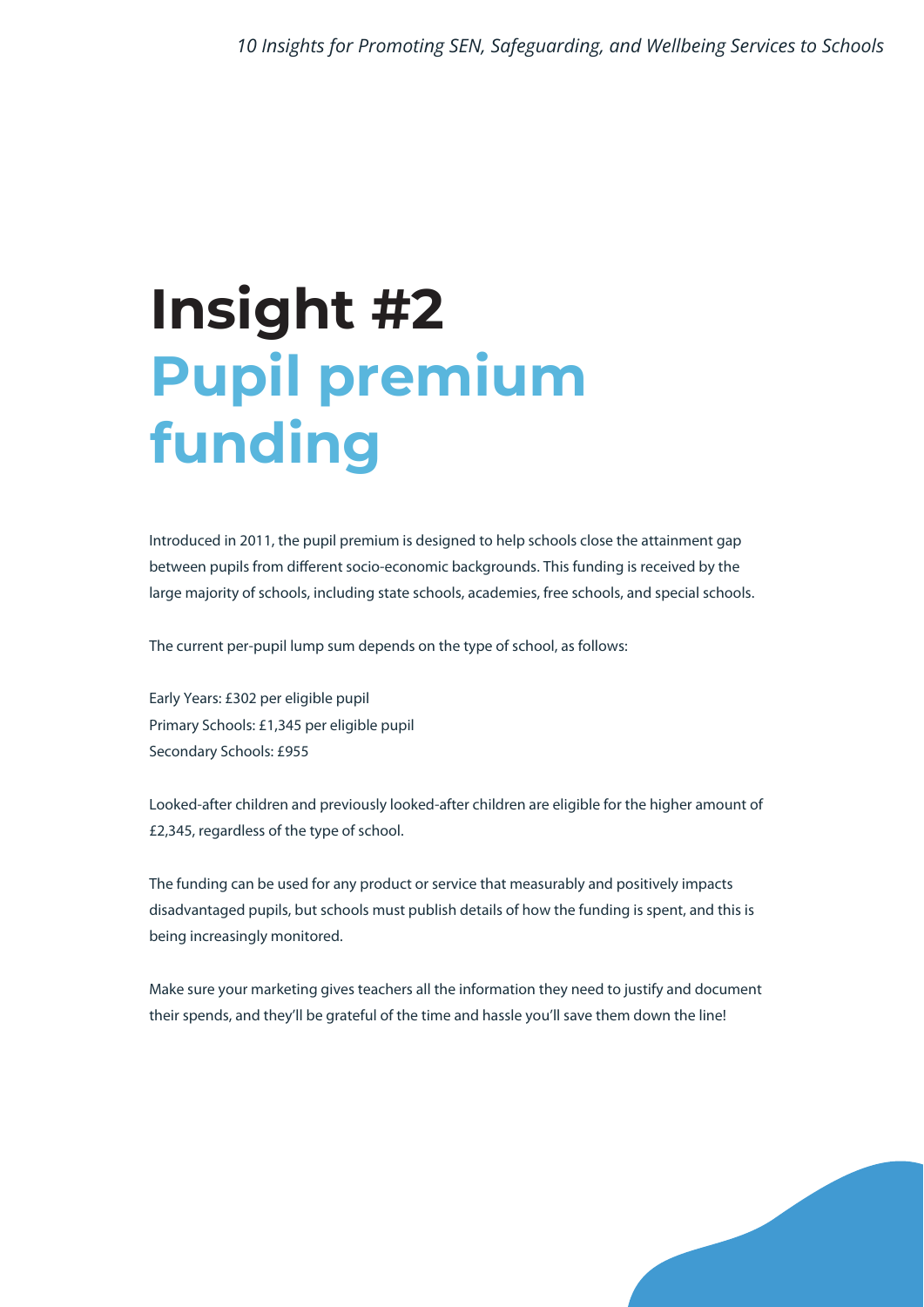# **Insight #3 The number-one school priority**

As part of our 'The State of Selling to Schools Survey', a huge research opportunity within the education industry, we asked schools what their top priority was going forwards.

Almost three-quarters (67.9%) of all teachers gave their answer as supporting emotional and mental wellbeing, above all else.

Staff workloads and responsibilities have been on the rise for many years, as has the focus on young people's mental health. Coupled with the effects of the 2020 pandemic and school closures, teachers and students need more support than ever.

Make sure your marketing showcases what your product or service can do for both staff and students' mental health, and how you can help them make it a priority going forwards. Without forgetting ongoing concerns such as budgets and workloads, of course!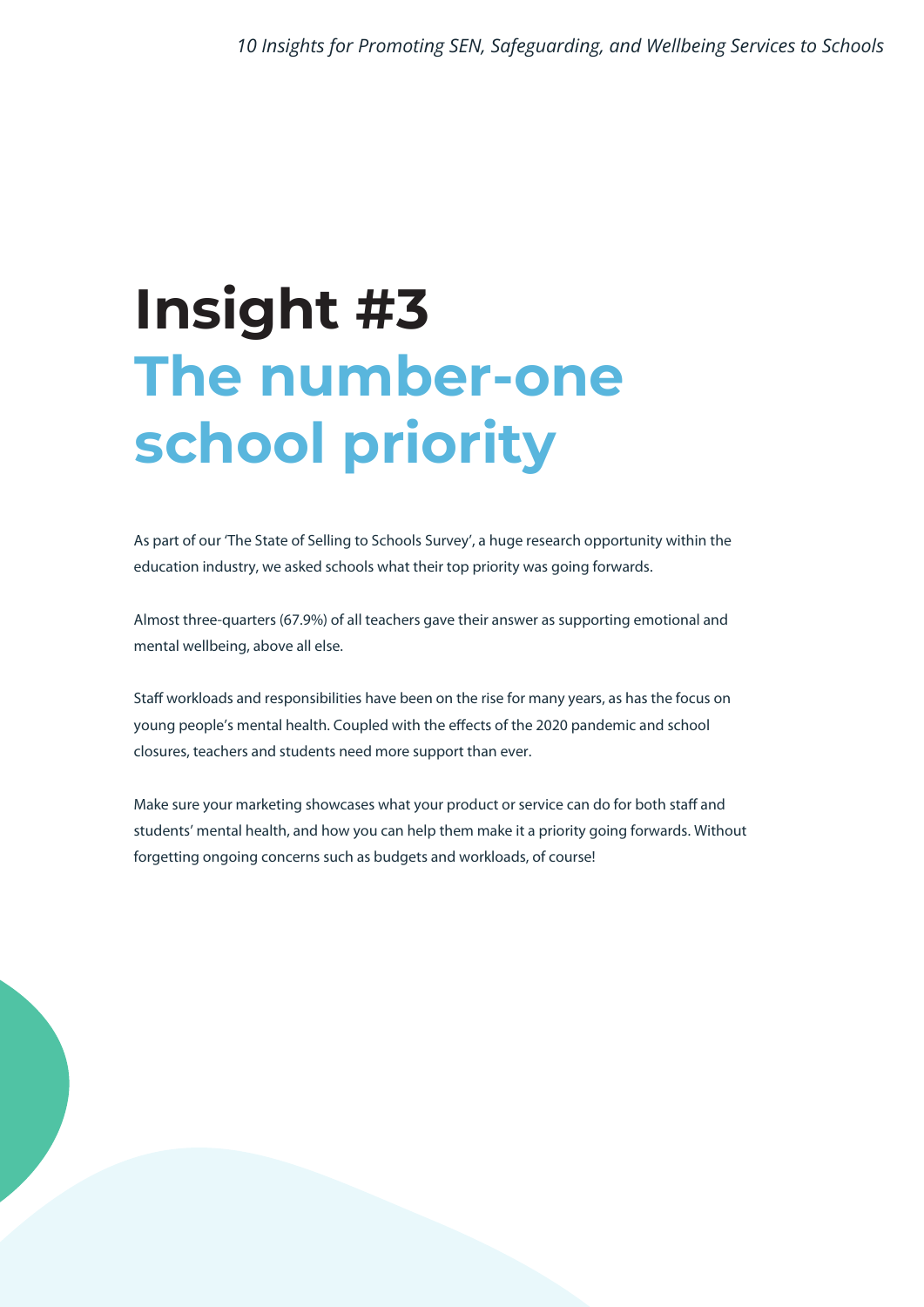### **Insight #4 The COVID catch-up premium**

New for 2020 was the Coronavirus catch-up premium. This one-off sum entitled schools to a share of £1 billion to support students to catch up on lost time after the school closures – especially important for those who are most vulnerable or from disadvantaged backgrounds.

The large majority of schools were eligible, as per the pupil premium, and worked out at between £80 and £240 per pupil, delivered in three payments across the 2020/2021 year.

The funding, which schools must take accountability for, can be used in any way the school chooses, but must help pupils catch up on missed education.

Many schools added this to their Pupil Premium pots to have a bigger budget for targeted interventions, SEND programmes, and other services to improve academic outcomes.

While this funding may not apply in subsequent years, the requirement for schools to work with suppliers who can help them recover those months of lost learning absolutely does.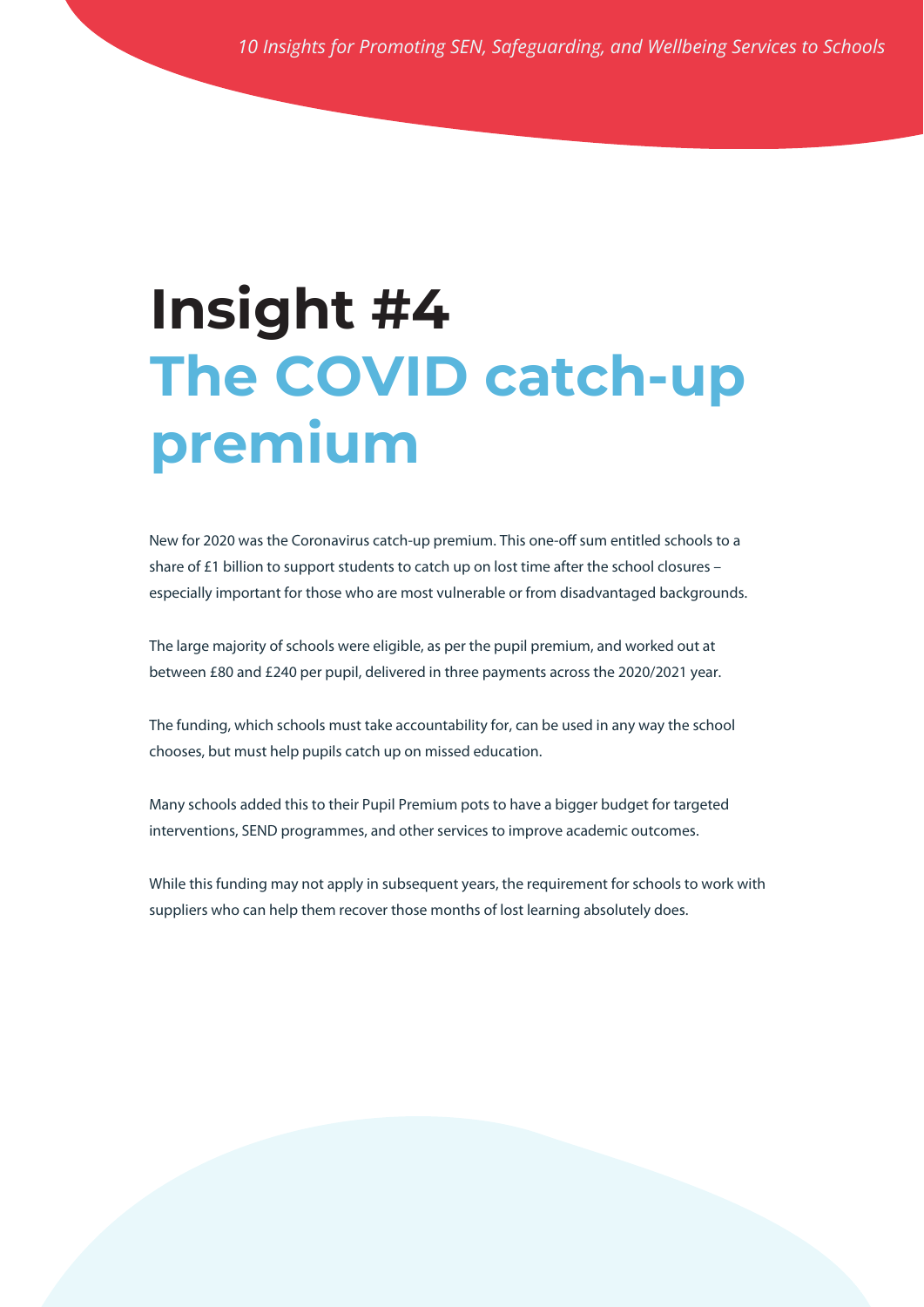### **Insight #5 Invite teachers to try before they buy**

65% of teachers are visual learners, meaning they would much rather see how your product works than be told.

It's also much more likely that they will buy your product if you give them the chance to experience it first-hand. Why don't you ask them to request a demo? You're likely to get a really good response which will mean that you get an influx of interested teachers into your sales funnel.

Try to use this opportunity to capture some basic information about these teachers and their needs. Not only will it allow you to make the demo super-useful to each teacher, but it will also give you some really useful 'persona data' for your future marketing!

.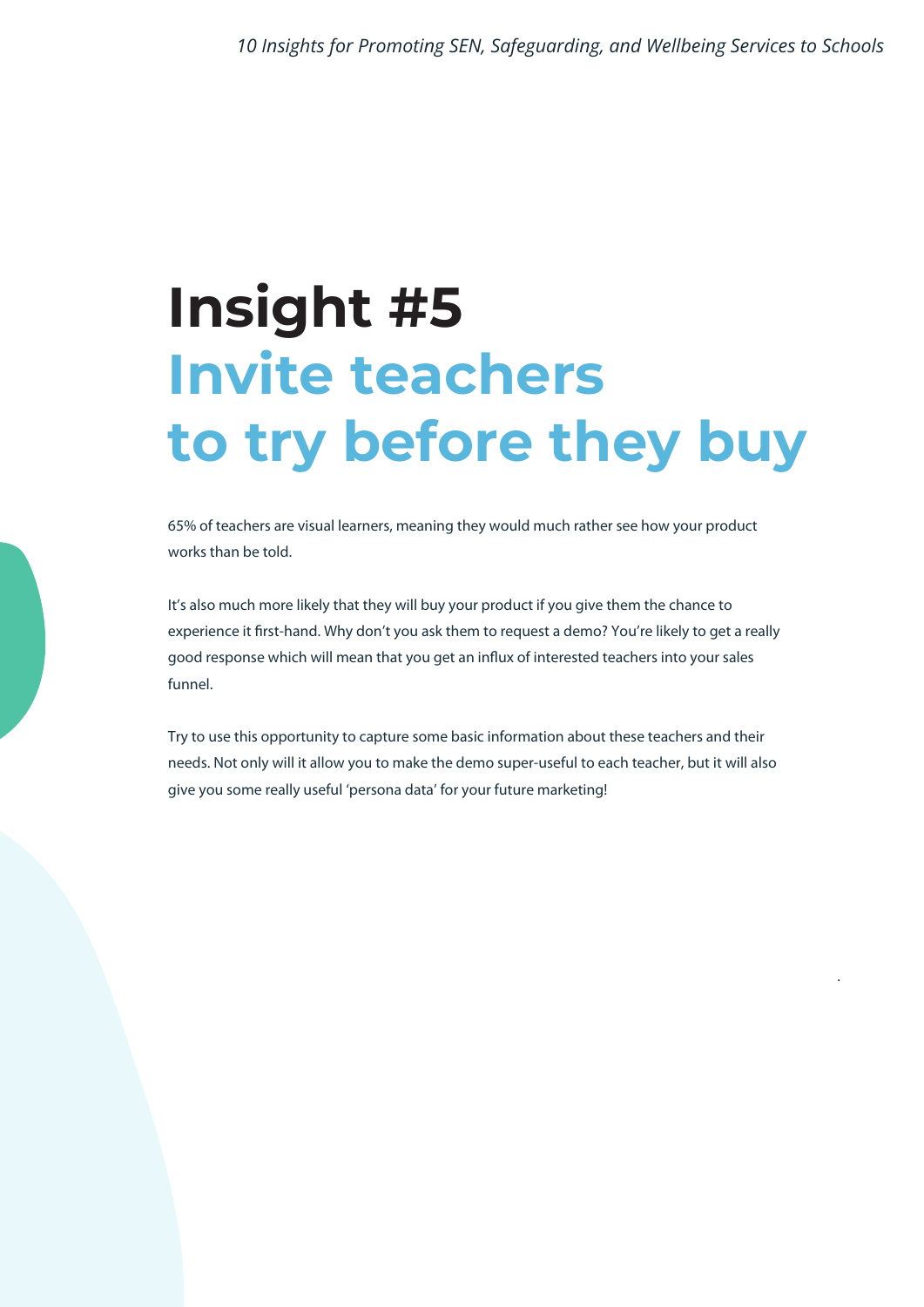#### **Quantif and mone Insight #6 Quantify time and money savings**

If your service is going to help staff maximise pupil premi If your service is going to help staff maximise pupil premium funding, solve the staff wellbeing crisis, reduce SEN admin time, or save money compared with other programmes and products, then it's really important to quantify why teachers should buy from you.

Instead of making vague assertions about the benefits you can offer, give an example of a school way the time and money savings that they were able to make. that has adopted your SEN, safeguarding, or wellbeing service, and illustrate in an eye-catching

And don't just express the cost savings or earnings as a percentage. Make sure you show teachers the value in £££ so that they can visualise where they could spend this extra money!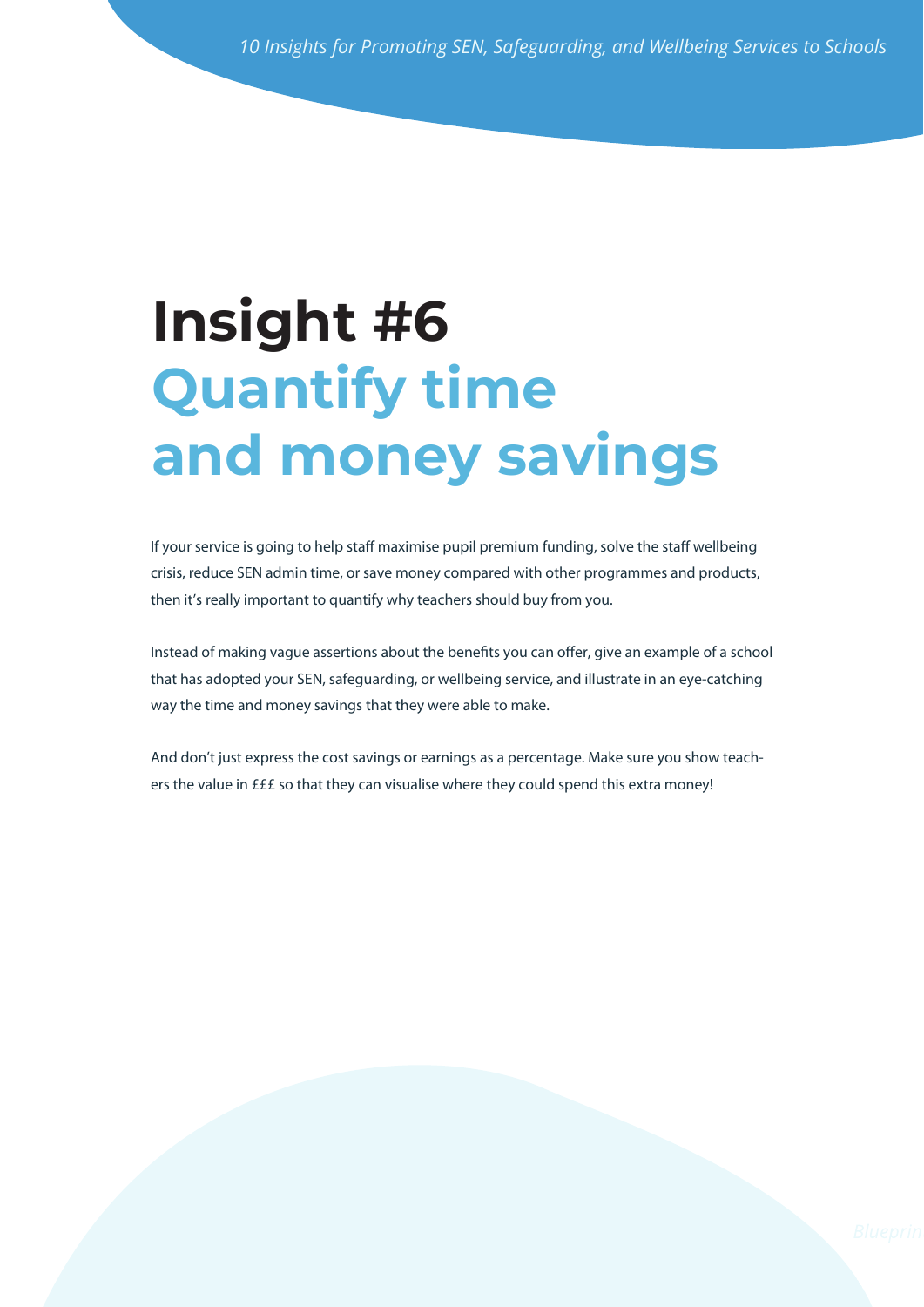### **Insight #7 A direct route to teachers' inboxes**

Not only does our database hold 400,000 named staff/teachers in the UK, but we also invest over £750k every single year in the continual development and management of our technical infrastructure to ensure our clients get the best results possible.

Our technical infrastructure is the most advanced in the sector, and we're the only education agency to own, host, and manage our servers/IPs in-house. This means we're in complete control of our clients' email paths and can ensure a far superior deliverability rate.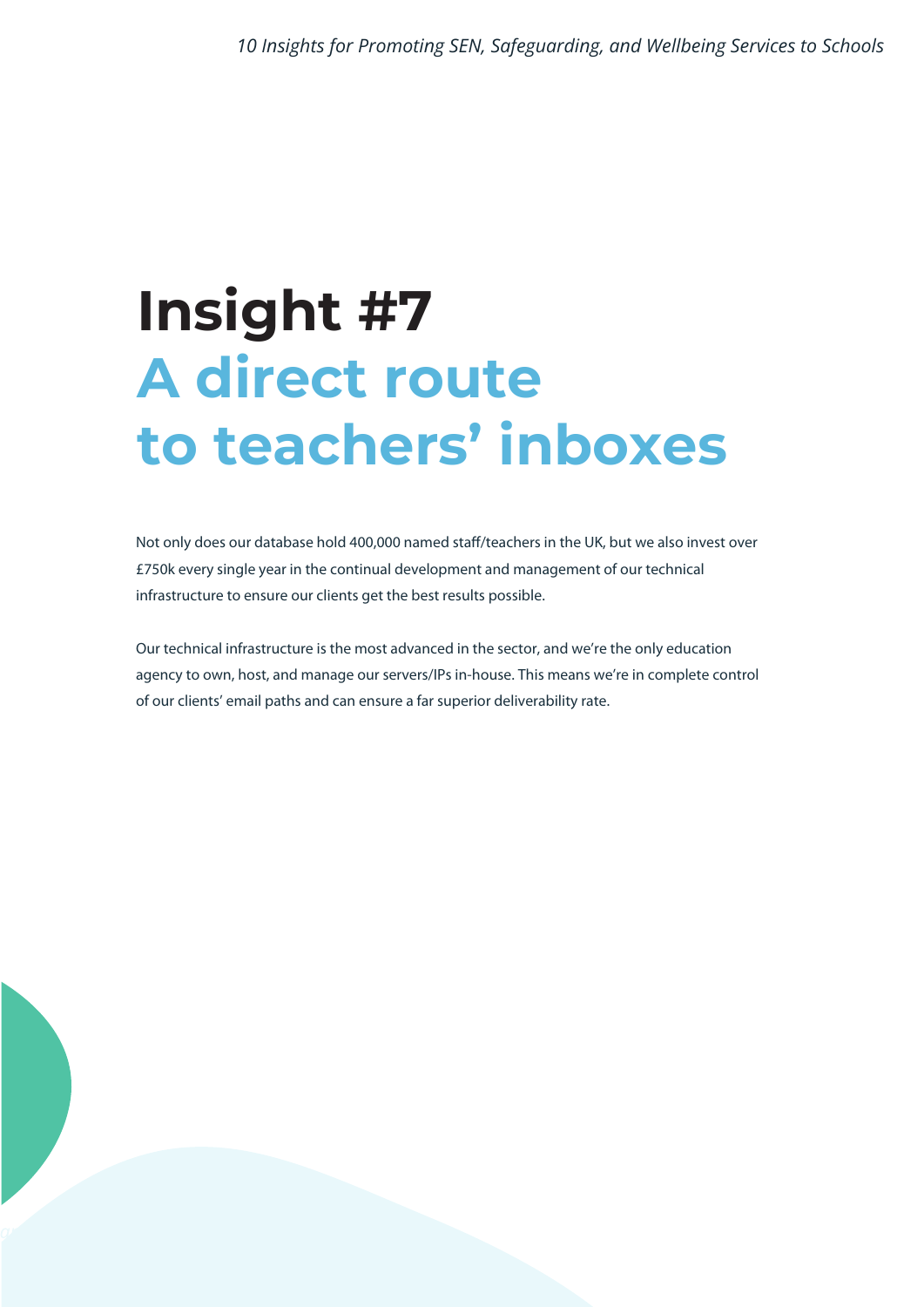### **Insight #8 Segmentation is key**

Our Education Database makes it easy for you to create segmented marketing lists that comprise just the teacher types, school types, and areas of the country that your business wants to target. It also includes extremely powerful context and insight data that enables you to create extraordinarily relevant marketing.

From a breakdown of each school's budget, to exam results, inspection ratings, and pupil/staff data, your marketing can be personalised to a remarkable degree. Our team of talented in-house data cleansers and managers make 80,000 updates every single month, and we have the only known GDPR-compliant method in practise for gaining consent within the edu-sector. So, you can be confident that your database is not only incredibly insightful, but also extremely accurate.

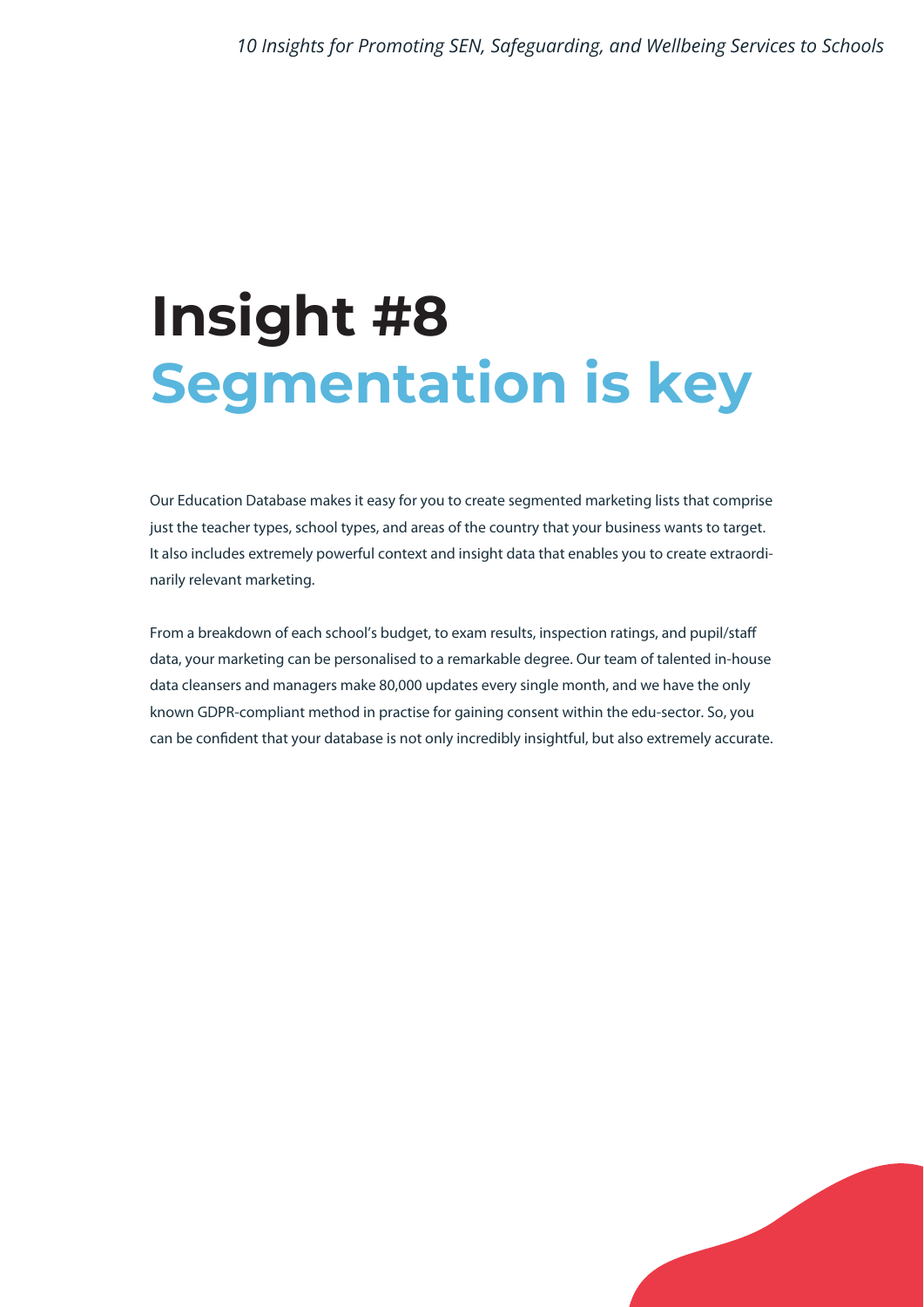### **Insight #9 Grow your in-house database**

When we broadcast an email direct to teachers' inboxes on your behalf, we capture the details of every teacher that clicks on links or downloads images within the email. We can then report the contact data of these interested teachers back to you. We call this a Database of Qualified Leads.

Including this database of leads in your campaign will provide you with red-hot leads to follow up in-house, and also help you to add valuable contact data to your CRM (including the teacher's direct email, name, position, school name, and phone number).

.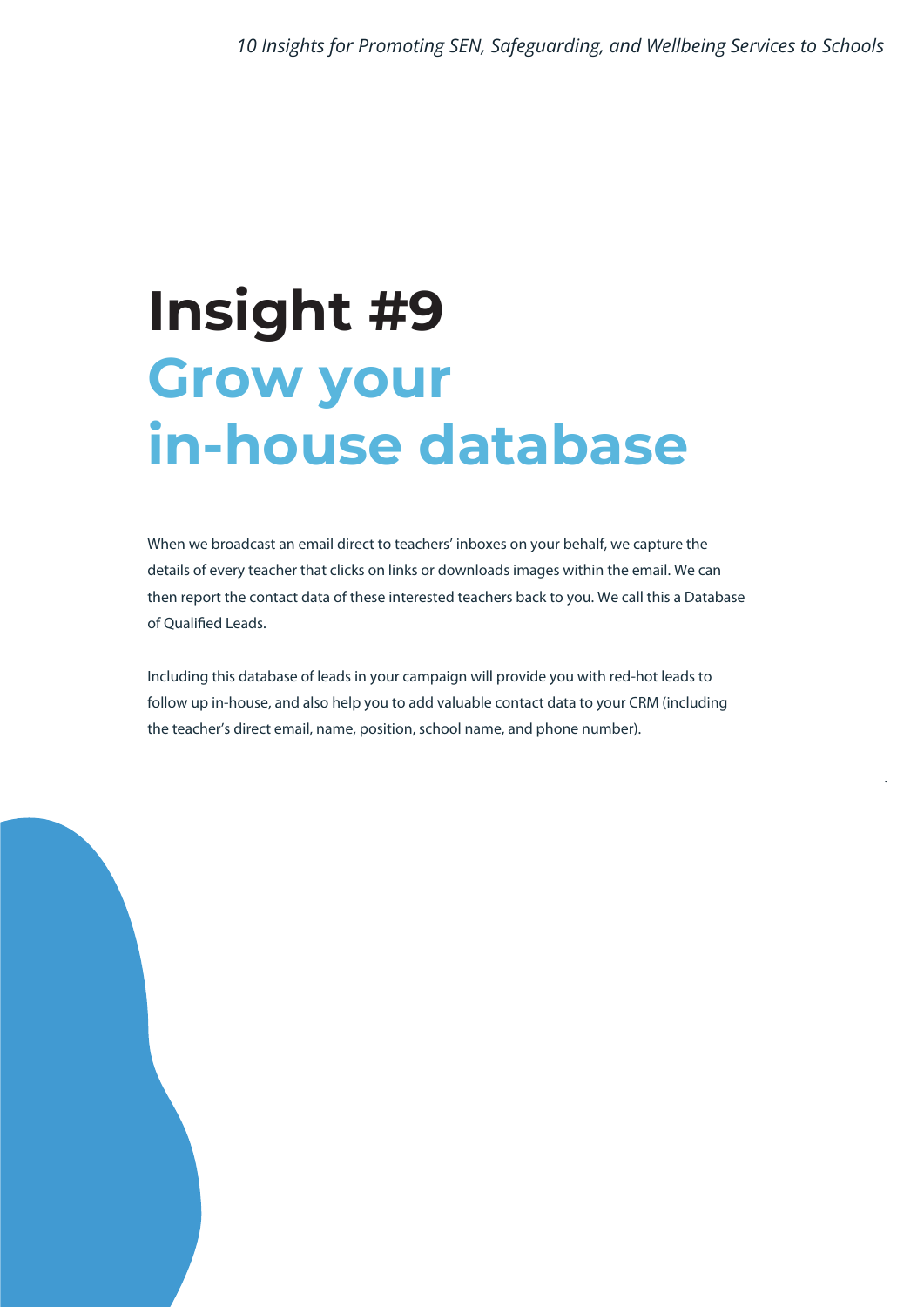## **Insight #10 Nurture relationships with Campus**

Using Campus (marketing software we've spent two years developing in-house) we've transformed the way we interact with our target market; enabling us to increase referrals of our service by 88%, rocket sales by 24%, and scoop the prestigious 'Marketing Campaign of the Year' award.

Campus is now being used by many of the UK's most forward-thinking education businesses, and it's absolutely ideal for SEN, safeguarding, and wellbeing companies who are trying to build better relationships with the country's teachers. It brings all your company's marketing functions together in one super-cool application.